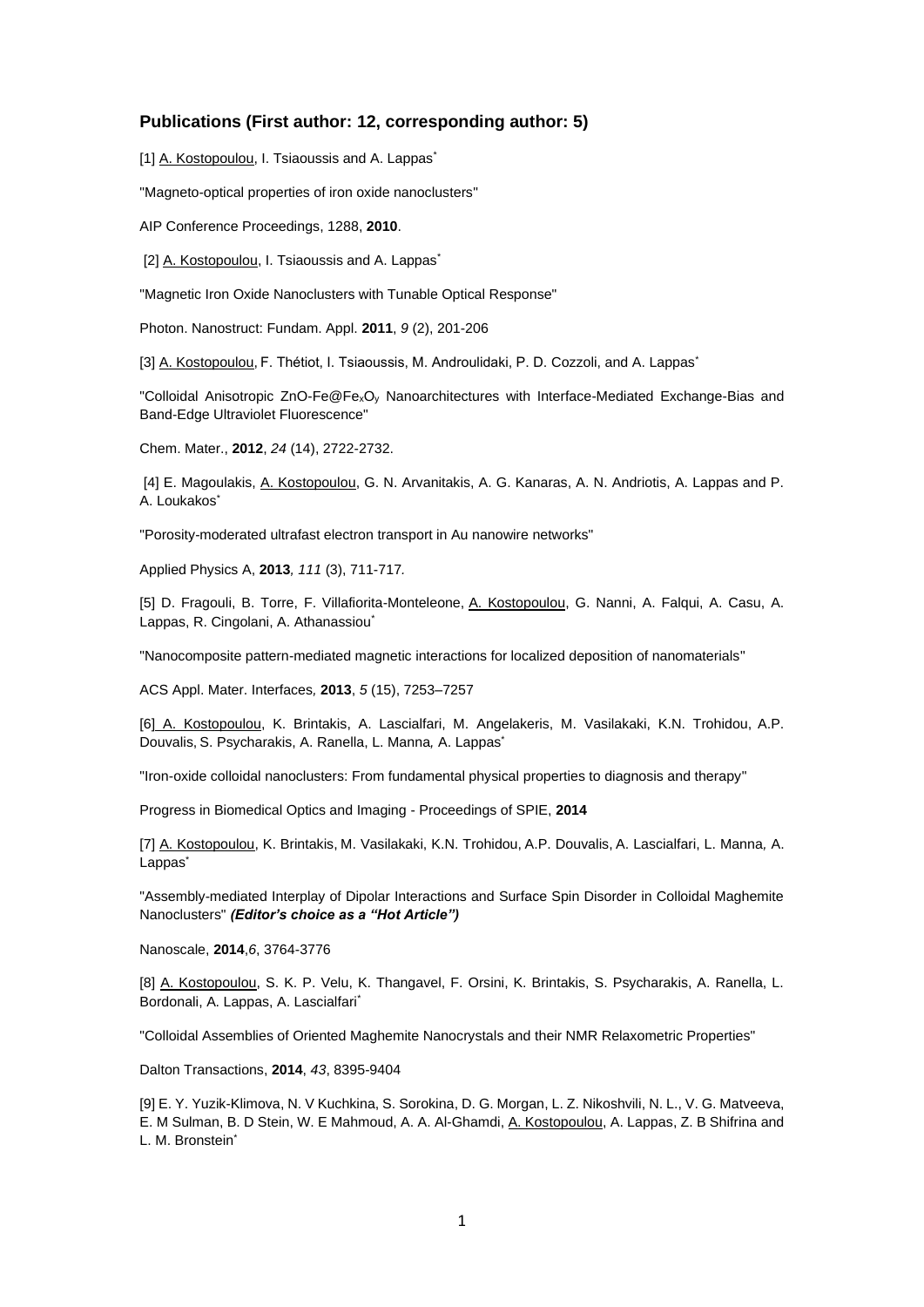"Magnetically Recoverable Catalysts Based on Polyphenylenepyridyl Dendrons and Dendrimers: Control over Nanoparticle Formation and Catalytic Properties"

RSC Adv., **2014**, *4*, 23271-23280

[10] E. Kasotakis, A. Kostopoulou, M. Spuch-Calvar, M. Androulidaki, N. Pelekanos, A. G. Kanaras, A. Mitraki, A. Lappas\*

"Assembly of quantum dots on peptide nanostructures and their spectroscopic properties"

Appl. Phys. A, **2014**, *116*, 977-985

[11] E. Kasotakis, A. Kostopoulou, M. Spuch-Calvar, M. Androulidaki, N. Pelekanos, A. G. Kanaras, A. Mitraki, A. Lappas<sup>\*</sup>

"Thin film mesoscale organization of nanoparticles by using biomolecular peptide tools" (Conference paper)

Source of the Document Progress in Biomedical Optics and Imaging - Proceedings of SPIE, **2014**

[12] G.M. Morgan, B.S. Boris, N.V. Kuchkina, E.Y. Yuzik-Klimova, S.A. Sorokina, B.D. Stein, D.I. Svergun, A. Spilotros, A. Kostopoulou, A. Lappas, Z.B. Shifrina, L.M. Bronstein\*

"Multicore Iron Oxide Mesocrystals Stabilized by a Poly(phenylenepyridyl) Dendron and Dendrimer: Role of the Dendron/Dendrimer Self-Assembly"

Langmuir, **2014**, *30*, 8543-8550.

[13] N.V. Kuchkina, D.G. Morgan, A. Kostopoulou, A. Lappas, K. Brintakis, B.S. Boris, E.Y. Yuzik-Klimov, B.D. Stein, D.I. Svergun, A. Spilotros, M.G. Sulman, L. Zh. Nikoshvili, E.M. Sulman, Z.B. Shifrina, L.M. Bronstein<sup>\*</sup>

"Hydrophobic periphery tails of polyphenylenepyridyl dendrons control nanoparticle formation and catalytic properties"

Chem. Mater., **2014**, 26, 5654–5663

[14] A. Kostopoulou, A. Lappas<sup>\*</sup>

"Colloidal magnetic nanocrystal clusters: Variable length-scale interaction mechanisms, synergetic functionalities and technological advantages" (Review)

[Nanotechnology Reviews,](https://www.scopus.com/source/sourceInfo.uri?sourceId=21100372101&origin=recordpage) **2015**, *4*, 595-624

[15] D. Sakellari, K. Brintakis, A. Kostopoulou, K. Simeonidis, A. Lappas and M. Angelakeris<sup>\*</sup>

"Ferrimagnetic nanocrystal assemblies as versatile magnetic particle hyperthermia mediators"

Materials Science and Engineering: C, **2016**, *58*, 187-193

[16] A. Kostopoulou,\* M. Sygletou, K. Brintakis, A. Lappas and E. Stratakis\*

"Low-temperature benchtop-synthesis of all-inorganic perovskite nanowires"

Nanoscale, **2017**, *9*, 18202-18207

[17] A. Kostopoulou, E. Kymakis, E. Stratakis

["Perovskite nanostructures for photovoltaic and energy storage devices"](http://pubs.rsc.org/en/content/articlehtml/2018/ta/c8ta01964a)

J. Mater. Chem. A, **2018**, *6*, 9765-9798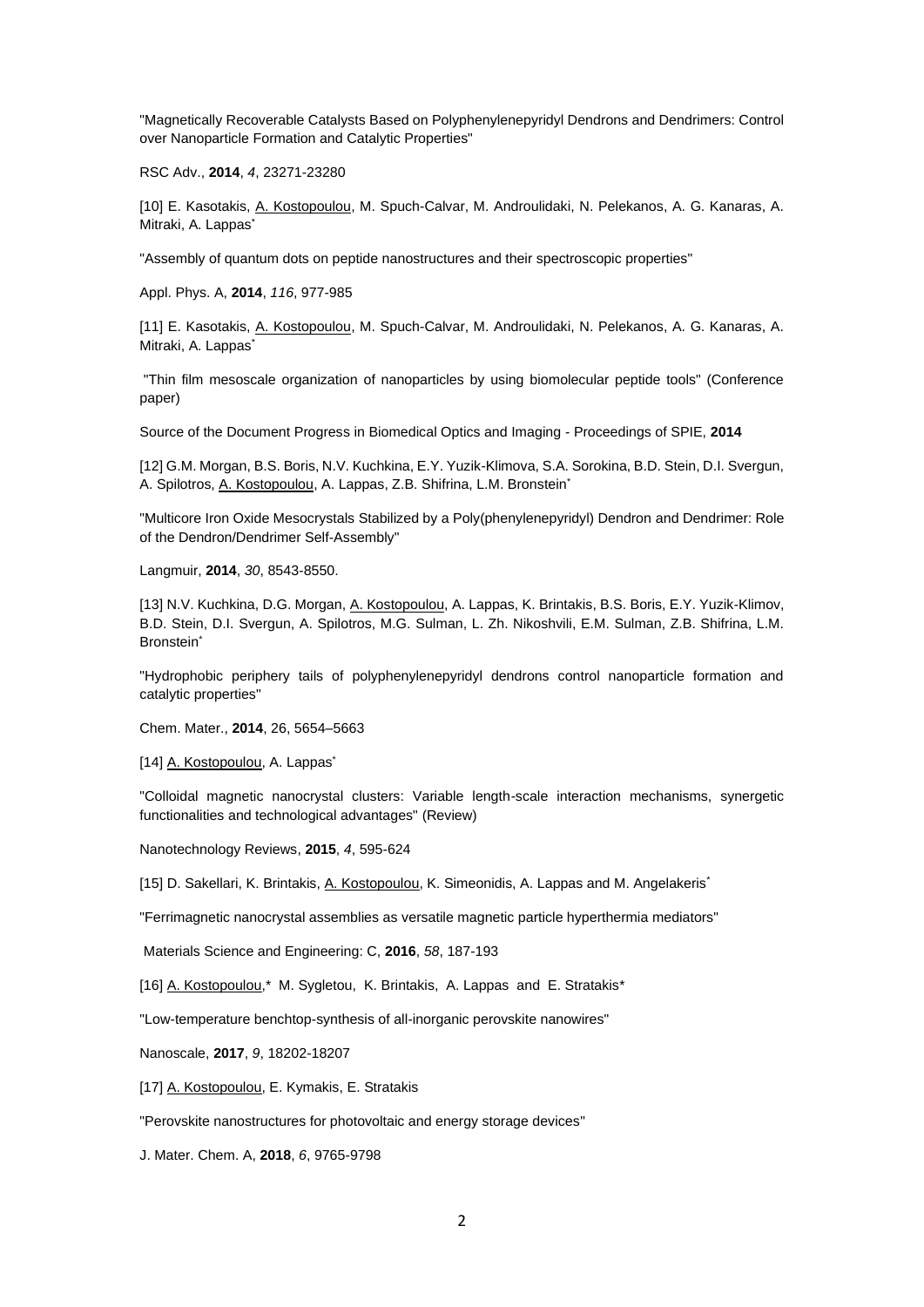[18] A. Kostopoulou, K. Brintakis, E. Fragogeorgi, A. Anthousi, L. Manna, S. Begin-Colin, C. Billotey, A. Ranella, G. Loudos, I. Athanassakis, A. Lappas\*

"Iron Oxide Colloidal Nanoclusters as Theranostic Vehicles and Their Interactions at the Cellular Level"

Nanomaterials, **2018**, *8*, 315 (**Front cover**)

[19] K. Alexaki, A. Kostopoulou,\* M. Sygletou, G. Kenanakis, E. Stratakis\*

"Unveiling the Structure of MoS<sub>x</sub> Nanocrystals Produced upon Laser Fragmentation of MoS<sub>2</sub> Platelets"

ACS Omega, **2018**, *3*, 16728–16734

[20] A. Kostopoulou,\* D. Vernardou,\* K. Savva, E. Stratakis\*

"All-inorganic lead halide perovskite nanohexagons for high performance air-stable lithium batteries"

Nanoscale **2019**, *11*, 882-889.

[21] A. Kostopoulou,\* K. Brintakis, NK. Nasikas, E. Stratakis\*

"Perovskite nanocrystals for energy conversion and storage"

Nanophotonics **2019**, *8*, 1607-1640.

[22] A. Heuer-Jungemann, N. Feliu, I. Bakaimi, M. Hamaly, A. Alkilany, I. Chakraborty, A. Masood, M. F. Casula, A. Kostopoulou, E. Oh, K. Susumu, M. H. Stewart, I. L. Medintz, E. Stratakis, W. J. Parak, A. G. Kanaras,\*

"The role of ligands in the chemical synthesis and applications of inorganic nanoparticles"

Chemical Reviews **2019**, *119*, 4819-4880 (**Front Cover**).

[23] K. Brintakis, E. Gagaoudakis, A. Kostopoulou,\* V. Faka, K. Argyrou, V. Binas, G. Kiriakidis, E. Stratakis,\*

"Ligand-free all-inorganic metal halide nanocubes for fast, ultra-sensitive and self-powered ozone sensors"

Nanoscale Adv. **2019**, *1*, 2699-2706.

[24] A. Lappas,\* G. Antonaropoulos, K. Brintakis, M. Vasilakaki, K. N. Trohidou, V. Iannotti, G. Ausanio, A. Kostopoulou, M. Abeykoon, I. K. Robinson, E. S. Bozin

"Vacancy-Driven Noncubic Local Structure and Magnetic Anisotropy Tailoring in FexO−Fe3−δO<sup>4</sup> Nanocrystals"

Phys. Rev. X **2019**, *9*, 041044.

## **Book Chapter**

[1] "Ferrocene-containing polyphenylenes as precursors for magnetic nanomaterials"

R.A. Dvorikova, Y.V[. Korshak,](https://www.scopus.com/authid/detail.uri?authorId=6602761514&eid=2-s2.0-84933042079) L.N[. Nikitin,](https://www.scopus.com/authid/detail.uri?authorId=7005541737&eid=2-s2.0-84933042079) M.I. Buzin, V.A[. Shanditsev, Z](https://www.scopus.com/authid/detail.uri?authorId=6507588732&eid=2-s2.0-84933042079).S. [Klemenkova, A](https://www.scopus.com/authid/detail.uri?authorId=6602307097&eid=2-s2.0-84933042079).L. [Rusanov,](https://www.scopus.com/authid/detail.uri?authorId=35451263800&eid=2-s2.0-84933042079) A.R. [Khokhlov,](https://www.scopus.com/authid/detail.uri?authorId=7201745735&eid=2-s2.0-84933042079) A. [Lappas, A](https://www.scopus.com/authid/detail.uri?authorId=55410872000&eid=2-s2.0-84933042079). Kostopoulou

[Characterization and Development of Novel Materials Research Compendium,](https://www.scopus.com/record/display.uri?eid=2-s2.0-84933050219&origin=recordpage) **2013**, 169-182

[2] "Magnetic Nanoparticles in Polymers"

R.A. Dvorikova, Y.V[. Korshak,](https://www.scopus.com/authid/detail.uri?authorId=6602761514&eid=2-s2.0-84933042079) L.N[. Nikitin,](https://www.scopus.com/authid/detail.uri?authorId=7005541737&eid=2-s2.0-84933042079) M.I. Buzin, V.A[. Shanditsev, Z](https://www.scopus.com/authid/detail.uri?authorId=6507588732&eid=2-s2.0-84933042079).S. [Klemenkova, A](https://www.scopus.com/authid/detail.uri?authorId=6602307097&eid=2-s2.0-84933042079).L. [Rusanov,](https://www.scopus.com/authid/detail.uri?authorId=35451263800&eid=2-s2.0-84933042079) A.R. [Khokhlov,](https://www.scopus.com/authid/detail.uri?authorId=7201745735&eid=2-s2.0-84933042079) A. [Lappas, A](https://www.scopus.com/authid/detail.uri?authorId=55410872000&eid=2-s2.0-84933042079). Kostopoulou